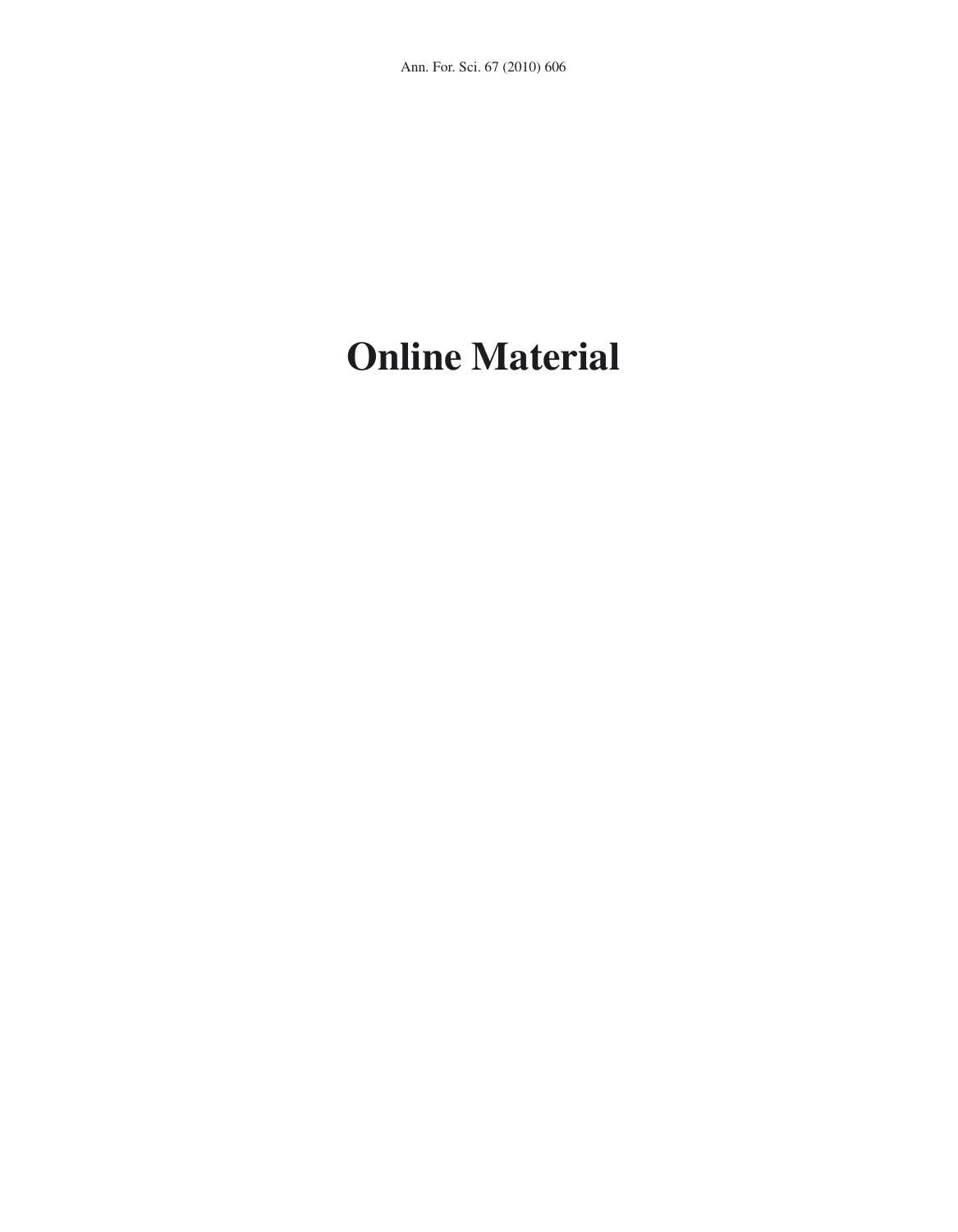**Appendix 1.** General combining ability (GCA) estimates of female parents, parental rankings (according to the GCA) and estimates of familylevel inbreeding depression (*FID*<sub>k</sub>) due to selfing (SELF) for DBH at different ages from planting. The results pertain to the 26 parents that are represented in both the SELF and Polymix (POL) cross types.

| Parent | 4 years    |                |                    | 6 years    |                |                  | 10 years   |                |                  |
|--------|------------|----------------|--------------------|------------|----------------|------------------|------------|----------------|------------------|
| Code   | <b>GCA</b> | Ranking        | $\overline{FID_k}$ | <b>GCA</b> | Ranking        | $FID_k$          | <b>GCA</b> | Ranking        | $FID_k$          |
| 297    | 10.673     | 18             | 3.559(0.333)       | 12.995     | 18             | 3.242(0.249)     | 17.154     | 20             | 1.991 (0.116)    |
| 299    | 11.399     | 3              | 2.763(0.242)       | 13.747     | 4              | 3.821 (0.278)    | 18.111     | 10             | 3.535(0.195)     |
| 314    | 10.140     | 26             | 2.240(0.221)       | 12.610     | 24             | 1.320(0.105)     | 17.557     | 13             | 1.791 (0.102)    |
| 330    | 10.622     | 20             | 2.161(0.203)       | 12.905     | 21             | 1.985(0.154)     | 16.936     | 21             | 3.008 (0.178)    |
| 340    | 10.379     | 25             | 3.670 (0.354)      | 12.336     | 25             | 3.990 (0.323)    | 16.474     | 25             | 3.434 (0.208)    |
| 487    | 10.790     | 15             | 3.903 (0.362)      | 13.069     | 14             | 3.595(0.275)     | 17.517     | 14             | 4.666(0.266)     |
| 501    | 10.836     | 12             | 3.506 (0.324)      | 12.999     | 17             | 3.812(0.293)     | 17.357     | 16             | 3.399 (0.196)    |
| 508    | 10.978     | 8              | 1.488(0.136)       | 13.648     | 5              | 1.821(0.133)     | 18.390     | 5              | 1.980(0.108)     |
| 511    | 10.809     | 14             | 2.312(0.214)       | 13.181     | 11             | 3.421 (0.259)    | 17.388     | 15             | 5.035 (0.290)    |
| 513    | 10.929     | 11             | 2.586 (0.237)      | 12.963     | 20             | 2.599(0.201)     | 17.161     | 19             | 2.820 (0.164)    |
| 514    | 11.241     | 4              | 2.999 (0.267)      | 14.464     | 3              | 4.442(0.307)     | 20.638     | $\mathbf{1}$   | 4.794 (0.232)    |
| 516    | 10.412     | 24             | 1.538 (0.148)      | 13.089     | 13             | $-0.153(-0.011)$ | 18.248     | 9              | $-0.995(-0.052)$ |
| 518    | 10.722     | 17             | 3.501 (0.326)      | 12.726     | 23             | 3.748 (0.294)    | 16.488     | 24             | 5.304 (0.322)    |
| 519    | 10.627     | 19             | 2.666(0.251)       | 12.980     | 19             | 2.394(0.184)     | 16.926     | 22             | $-0.167(-0.010)$ |
| 520    | 11.801     | 1              | 1.998 (0.169)      | 14.545     | 1              | 2.970 (0.204)    | 20.620     | $\overline{2}$ | 4.486 (0.218)    |
| 530    | 10.735     | 16             | 2.476 (0.231)      | 12.743     | 22             | 1.797(0.141)     | 16.828     | 23             | 2.795 (0.166)    |
| 533    | 10.821     | 13             | 3.473 (0.321)      | 13.015     | 16             | 4.170 (0.320)    | 17.311     | 17             | 3.991 (0.230)    |
| 536    | 11.042     | 5              | 1.829(0.166)       | 13.491     | $\tau$         | 0.134(0.010)     | 18.281     | $\overline{7}$ | 0.104(0.006)     |
| 538    | 10.960     | 9              | 0.498(0.045)       | 13.172     | 12             | $-0.212(-0.016)$ | 18.370     | 6              | $-0.192(-0.010)$ |
| 539    | 10.950     | 10             | 2.340(0.214)       | 13.057     | 15             | 2.304(0.176)     | 17.255     | 18             | 0.218(0.013)     |
| 540    | 11.713     | $\overline{c}$ | 2.598 (0.222)      | 14.526     | $\overline{c}$ | 4.038 (0.278)    | 19.544     | 3              | 3.182(0.163)     |
| 543    | 11.011     | 6              | 3.157(0.287)       | 13.515     | 6              | 2.514(0.186)     | 18.280     | $8\,$          | $-0.110(-0.006)$ |
| 544    | 10.511     | 22             | 2.178 (0.207)      | 12.176     | 26             | 0.512(0.042)     | 14.992     | 26             | $-0.140(-0.009)$ |
| 548    | 11.004     | 7              | 3.336 (0.303)      | 13.456     | 8              | 2.655(0.197)     | 18.021     | 11             | $-0.280(-0.015)$ |
| 549    | 10.534     | 21             | 2.294(0.218)       | 13.304     | 9              | 2.616(0.197)     | 17.607     | 12             | 1.909(0.108)     |
| 550    | 10.465     | 23             | 1.795(0.171)       | 13.193     | 10             | 1.705(0.129)     | 18.455     | 4              | 1.956 (0.106)    |

The GCA estimate of each parent is based on the data from the POL crosses, and it is given in cm on an absolute scale (i.e. after adding the least-squares mean of the POL crosses to the BLUP of the parent effect). *FID*<sub>k</sub> is given in cm on an absolute scale, as well as on a relative scale in parenthesis. Relative values of  $FID_k$  were calculated as  $FID_k/maximum$ , with "maximum" = LSM<sub>(pol)</sub> +  $\hat{g}_{k(pol)}$  when POL outperformed SELF, or "maximum" =  $LSM_{(self)} + \hat{g}_{k(self)}$  when SELF outperformed POL (Ågren and Schemske, 1993; Dudash et al., 1997).